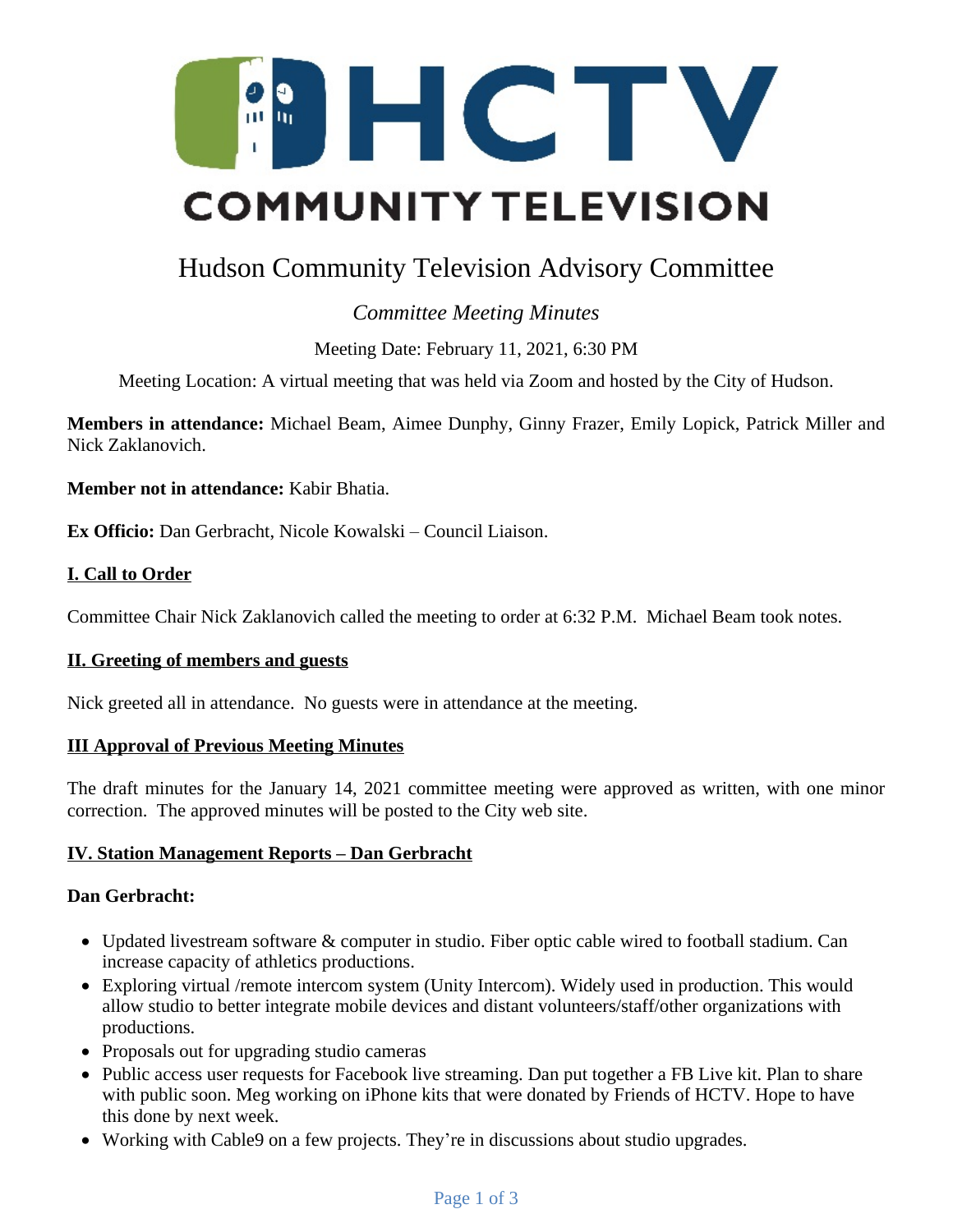- Recent Hudson Headlines on Trails, Businesses in Hudson and there will be one on Dispatch Center in police station (coming)
- Connected with a California TV station for production discussions. It came through the Alliance for Community Media
- Thinking about joining the Northern Ohio Videographers Organization (novaohio.com)
- Broadcast class at high school every-other day. Group will be producing the Herman show.
- 6-district compact course happening in the fall. Toured University of Akron who has an articulation agreement for course credit. Kent State also working on a partnership. Expected to join HCTV studios in spring semester, unless high enrollment.

#### **Barbara VanBlarcum (relayed via e-mail):**

#### **The following Public Access programming was available in the past month:**

- Yeji Around Town: Hudson Visitors Center & gift shop; North of 60: 3 new episodes; Retirepreneur: final episode; Hudson Rotary Club: weekly; Phun Phacts at the Pharmacy: drug recalls, coronavirus; Scenes & Things: hike around Tallmadge Meadow Loop; 2021 Christian Unity Prayer Service; Community of Saint John: 4 services; First Congregational Church: 4 services; Hudson Presbyterian Church: 4 services.
- HHS: Leukemia & Lymphoma Society fundraising campaign "Hudson's Got Talent!" extravaganza of community performances & presentations. Premiers Saturday evening (Feb. 13) on HCTV at 7 PM - will continue to air through February.

# **Acquired:**

• Akron Roundtable: 2 episodes – COVID Mental Health / author David Giffels; Summit MetroParks: hour program including peaceful scenes, winter tree i.d., yoga; Forum 360: 4 episodes; Hudson DEI Taskforce three book discussions of "White Fragility" thru HCSD, City, WRA, Tri-C; Western Reserve Academy: Across the Divide - Act Two dance department performance; Hudson Library & Historical Society: author Pete Beatty, "Cuyahoga"; City Club of Cleveland: eight forums;

# **HCSD:**

 Alice's Adventures in Wonderland by the HHS Drama Department zoom performance; HHS Frosh, JV, Girls, Boys Basketball games and Wrestling matches with remote cameras. Stow game announced; HHS Explorers vs Amherst Steele Comets Hockey; HHS Explorers vs Benedictine Bengals Hockey; 1927 School Building Discussion – zoom presentation for the community.

# **HCTV:**

• January Good Day in Hudson. Guests: Jane Howington and Deb Hoover; February Good Day in Hudson. Guest: Rep. Casey Weinstein; Hudson Community Foundation – Forum on Mental Health during COVID (Tues. Feb. 9); Hudson Community First – 2021 Virtual Career Panel; Snowmen Parade PSA presenting the snowmen displayed around downtown; Hudson Headlines: Sidewalks & Trails Connectivity Plan; HPD Chief Tabak PSA about car theft prevention; Velocity Broadband Success Stories.

# **V. "Friends of HCTV" update – Ginny Frazer**

Friends of HCTV college scholarship for HHS students available. Call has been sent out.